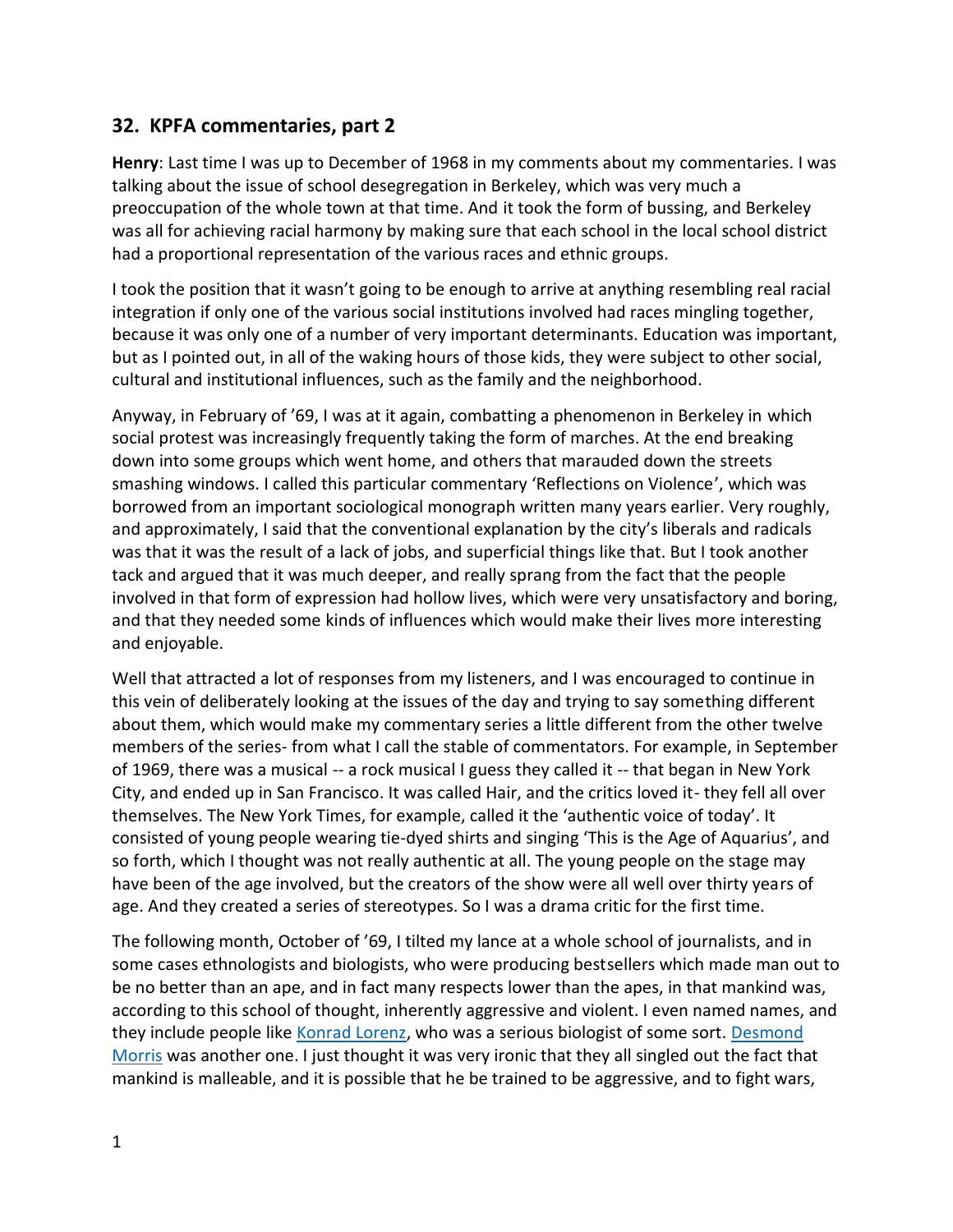and whatever else these persons picked out as representative. But that it is equally true he is malleable in any number of other directions as well.

So I sometimes was a little more lighthearted in my commentaries- I occasionally talked about things like baseball, and the power of a team like the San Francisco Giants serving in a very useful way to knit communities together in some form in which social classes and races and ethnic groups all were on the same wavelength.

But then in January of 1970, I found a sacred cow to do battle with. And that was the change in what the courts considered acceptable – and what the community considered acceptable. In what used to be pornography. Almost anything seemed to go nowadays, and this was 1970, and the Radicaler-Than-Thou School, which was represented by the majority of KPFA-nicks, were perfectly satisfied that it was just an example of free speech, and I took a different view myself. I argued that it was belittling and dehumanizing. In February of 1970, I was again in inveighing against window-smashing.

In April of 1970 I became very interested in the subject of population control. A man named Paul Ehrlich had written a book called *The Population Bomb*, which created a great sensation because he argued that the world was going to hell by being overwhelmed with more people than there was room for, or that there was food for. And this would result in misery and wars and all kinds of dreadful things. And of course the solution had to be birth control, and that birth control would have to be enforced in some way.

So I took my stand, from the fact that this would be cultural engineering at an unprecedented scale, because you simply couldn't isolate one aspect of culture, namely children, and the relationships between parents and children and so forth. And to restrict the number of children to two per couple, which was frequently thought of as the goal to be reached, you were completely changing men's—in many cases—the way men looked upon themselves as being true men, there was such a strong tendency toward the cult of machismo in many cultures.

And from the economic point of view, in many cultures, the economic base was agriculture on a very small scale. Children became useful to that family size-type of agriculture—at a very early age. And it wasn't anything like child labor, as usually thought of in the mining industry, and industrialized agriculture in California and so forth. Children weren't only useful but they enjoyed being helpful, in ways which children in urban families didn't know anything about because there was nothing useful for them to do. So I went on and on with ways in which the population reformers were talking about completely changing societies in every way, and it was not that simple. And couldn't be enforced even at the point of a gun, because people have these feelings about what was right, and proper, practically in their marrow, and would simply fail to fall in line.

Well, all of these sorts of commentaries struck a chord with many listeners. And the one on population control was different than most of my others in that it elicited both agreement and disagreement. A lot of my listeners liked very much what I was saying, and others interpreted what I was saying as a direct attack on the organization Planned Parenthood. Well, when I sent back copies of commentary to these people, which I always did, I accompanied them with a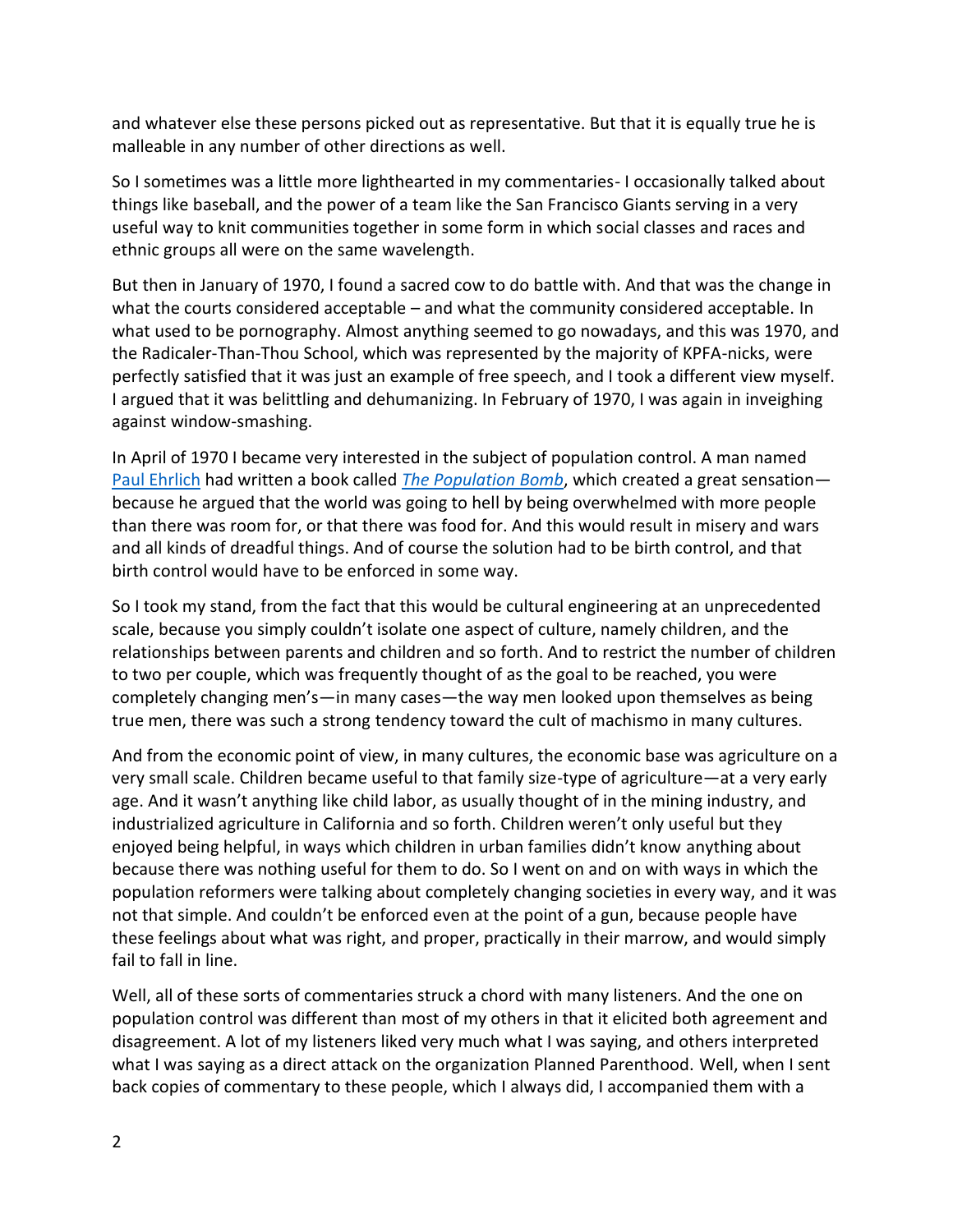letter saying I hadn't made myself clear. What I was really suggesting was that Planned Parenthood retain a lot of sociologists, rather than people simply trying to start people using condoms or whatever else.

In November of 1970 I was going after another Sacred Cow. A professor at Cal State Hayward, whose name was **Theodore Roszak**, wrote a book called the making of a counter-culture, in which he rhapsodized about what was going on, as he saw it, among the younger generation. He believed that the young people were the key to replacing the old and reactionary culture, with what he called 'Flower Power'. And it was just a matter of time their views on morality and on relationships between men and women were all going to be much more relaxed. And there would be no more wars, and it was all gonna be great.

Well, here again, I tried to don the mantle of a sociologist, and point out that you don't make a culture and you don't make a counter-culture. These things can't be done deliberately, and by any kind of recipe. A culture is so complex you can only make change a little bit at a time. Even violent revolutions, such as the one in Russia—which believed they had changed everything root and branch—when the dust settles, you find out that tyranny has been replaced by another. So I suggested that probably the music the so-called counter-culture, and the styles of dress and all the rest of it, were probably going to fade in the way fashions and fads usually do. And here again there were many requests, all of that kept me going.

In March of 1971, I wrote an open letter to the IRS explaining that I was withholding 15 percent of what I thought I owed in my income tax, because that was the portion that I calculated was going to the war in Vietnam. And I explained that I considered myself to be a good, loyal American, and I didn't mind paying taxes for purposes which helped what I felt valid functions of a society. But I was going to withhold 15 percent, and if they insisted in collecting it they were going to have to go after my salary or bank account or whatever, but I wasn't going to pay it willingly.

Well this got a huge response from my listeners. And among other things they wanted to know what was the outcome. It was really very simple, I never did hear directly from the IRS. They simply attached my bank account and took the 15 percent from it.

I did a commentary on organizing unions among white collar workers, because I visualized that that was the future of the labor movement—if it had a future. And here, as was the case in a number of my other commentaries, I was writing to a considerable extent from personal experience, because I myself had been deeply involved in trying to organize a local union of state employees within the health department where I was working. And I found it wasn't too difficult. We had a going organization I thought. But one of its weaknesses was they elected me as chairman. And as usual I was very inept at that job. Somebody joined who believed that the only proper function of a union was to go on a strike, and I argued that that was not the only function of a union in the state health department, because it was, among other reasons, illegal to strike against the state at that time. But this fellow was so eloquent that I gave up, and the local went out of existence. So I went back to commenting from my position as something of a gadfly.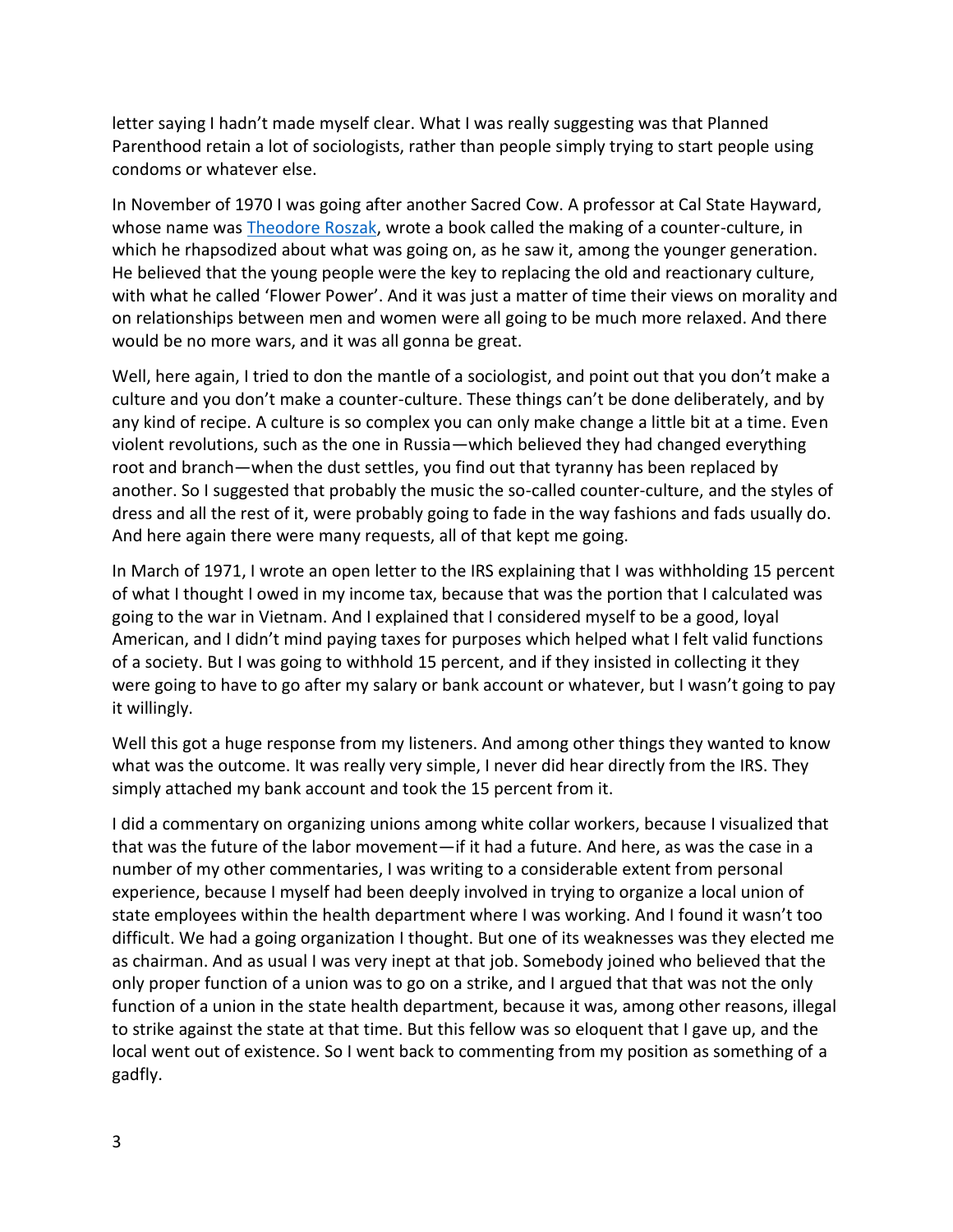In January of 1972 I became a movie critic for the first time. The direct Stanley Kubrick—I guess he was a writer, producer, director, and all kinds of things—and he produced a motion picture entitled *A Clockwork Orange*, which was the story of a cacotopia, the opposite of a utopia. It was a dreadful place, given over to lawlessness and sadism, and all kinds of dreadful things. And once again, because it was technologically well done—all kinds of new effects—the critics fell all over themselves praising what genius Kubrick was. And I had to rely on these reviews because I didn't want to see it myself. Although I didn't have something to go on, because he had also produced the even better-known *2001: A Space Odyssey*, in which he seemed to be arguing—or showing—that apes were human-like in their violence. And then he moved on to show that computers could also be human-like. That involved the well-known episode of the computer HAL.

Well, I once again had to take issue with Kubrick's vision, that that was human nature, and that was all we could look forward to, and I took exception. At the end of that commentary, as usual, I asked people to let me know if they'd like a copy of my script, and I concluded with the words "Until four weeks from now, good night". A few days after that, I got the word from whoever was the Public Affairs Director of the station, KPFA, that I was going to be replaced by another commentator. I can't even remember who was running the station at that time, but it was very different from what it had been when I began the whole experience back in 1963.

I have used the 'Radicaler Than Thou' to kind of summarize the atmosphere, and I think in retrospect that I almost certainly would have outlived my welcome before long, because there were so many other things that would have kept coming up. They didn't use the expression 'political correctness' back then, but that was going to become more and more apparent. And in every case I think I probably would have felt that it was a little too rigid and a little too self satisfied for me to have felt at home.

So that was the end of my experience with KPFA, and I went back to trying to make myself socially useful in other ways. But to summarize, I enjoyed the experience in all respects. For one thing, I found it very useful—almost essential—to have a schedule that I had to adhere to. I had a schedule on the fourth Friday of each month, and I had to appear at the station at 6pm with my fifteen-minute script, which usually ran about eighteen minutes, but they were pretty good at allowing me a little leeway. And then they re-broadcast it the next day. Somewhere toward the end of my tenure, I found that they were also playing my commentaries on their sister station down in Los Angeles. I guess it was called KPFK. And I began getting requests for copies from down there, and that was very gratifying.

I really felt in a certain sense that I was building up a sort of community of interest. I got reactions from some of the same people on a fairly regular basis. I met some of them. I had a number of people suggest that maybe I should put together an anthology of some of my better commentaries in a book. It was very encouraging, although of course nothing came of it. But even though this was 1972, forty three years ago, and yet a number of those commentaries are still worth thinking about. A lot of them aren't, but some are. So I haven't totally given up on the idea of maybe going back and doing a little selecting, and possibly a little editing, and coming out with a little collection that I might call 'Humanistic Sociology' or something like that.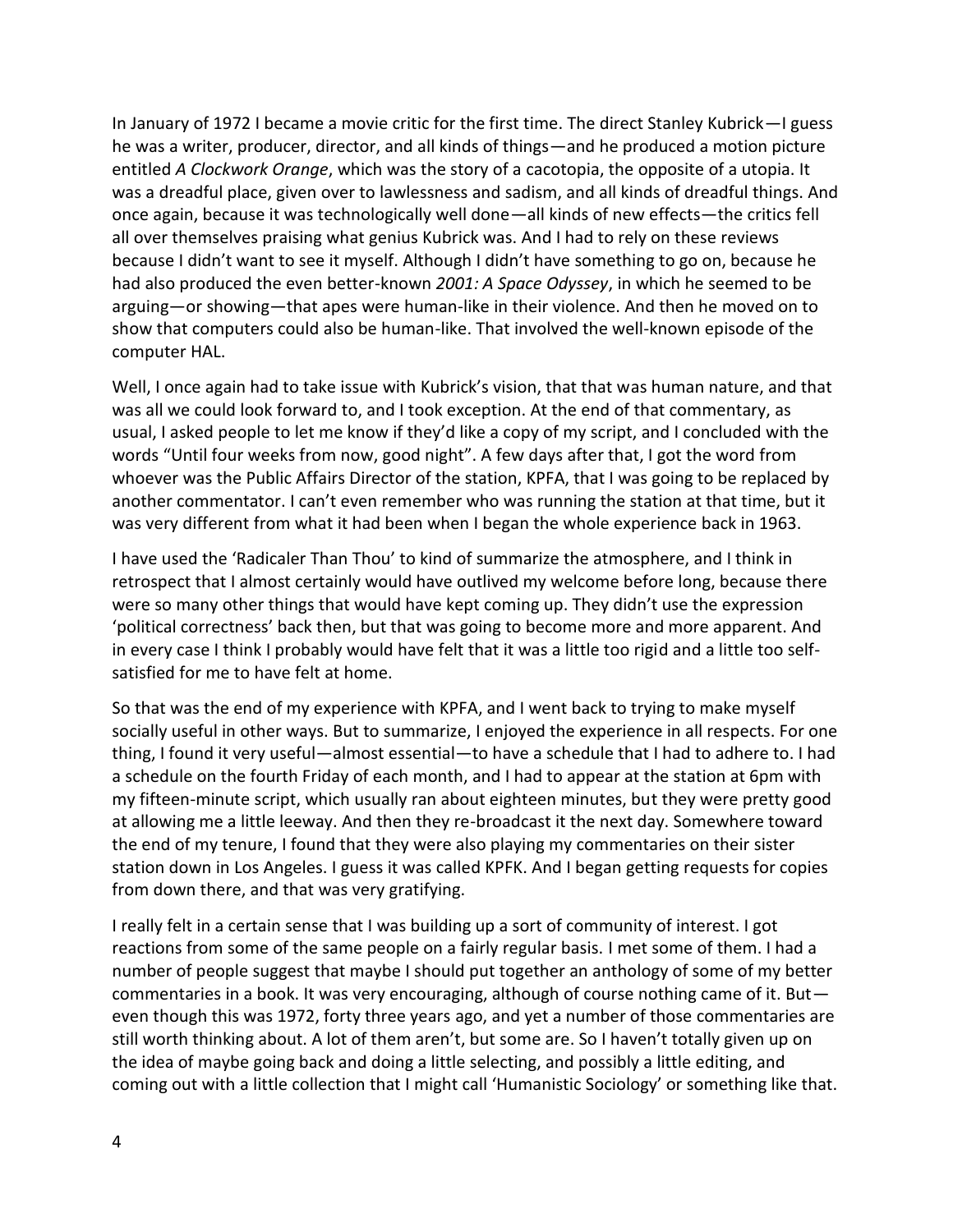I have said more than once that I would like to have some effect through the various things I've done with my life, and I think I might have had a little more influence from those KPFA commentaries than almost anything else that I've undertaken. A couple of people used some of my ideas to produce a book of their own, called *Values and Humanity*, and a number of others. I was asked to speak to a number of classes. There was a high school, I think it was in Hayward, where a woman taught a civics class on heroism, and it happens quite independently I had done a commentary which I called 'The Seventh Age of Heroism', in which I talk about the evolution from the days when the hero was somebody who figured out a way to prevent being eaten by saber-tooth tigers or whatever, to the current state of affairs in which the true hero—as I conceive it—was a person who had a new idea, who stood up against the opinion of the crowd, and ultimately prevailed.

I was also invited to speak at classes in the school of education at Cal, because I had done a series called 'In Search of Higher Education', and it really went over well. I had to give out several hundred copies of that particular commentary. So as I say, it was a very important seven or eight years in my life. And it unfortunately couldn't continue because I lacked the necessity of doing anything on a regular basis. And I just don't have the self-discipline, otherwise I would have continued writing, and then I would have gone out and found some medium that would be sufficiently interested to run them either in the printed form, or in the form of radio. I haven't been completely unproductive, but I haven't accomplished anything quite so satisfying as that seven or eight years.

I've got a couple of things on the stove. One is the book I believe I mentioned in the past, about the labor leader named Vincent St. John, and I'm going to continue collaborating with a woman in Colorado who's working on that. And I've just within the past week or so had another communication with another woman who's doing a documentary on a farm worker named Mario Moreno [linked incident happened in 2011, guessing it might be an older case?], and she wants to see me again about some of my recollections. And I, in that same period in the last couple of weeks, had a communication from the head of the labor archives at San Francisco State University, who wants my AWOC archives. So I manage to keep thinking and acting as best I can in between doctor visits. Any questions?

**David**: Could you tell us more about the book 'Values and Humanity' and where it came from?

**Henry**: The book was the result of a meeting that I had with Leslie Lipson, of the School of Social Work at the University of California Berkeley, and a woman named Elizabeth Drews who was at Portland State College. And they wrote the book entitled 'Values and Humanity', and it inscribed it 'To Henry with deep appreciation for your generous advice'. So that was good.

**David**: Was that inspired by commentaries that they heard?

**Henry**: That was inspired by a number of my commentaries. The thing that was the scarlet thread through all of them, once I began getting my bearings, was that there is goodness in mankind, I believe, along with Anne Frank—in spite of all evidence to the contrary. That ultimately the goodness of mankind will prevail.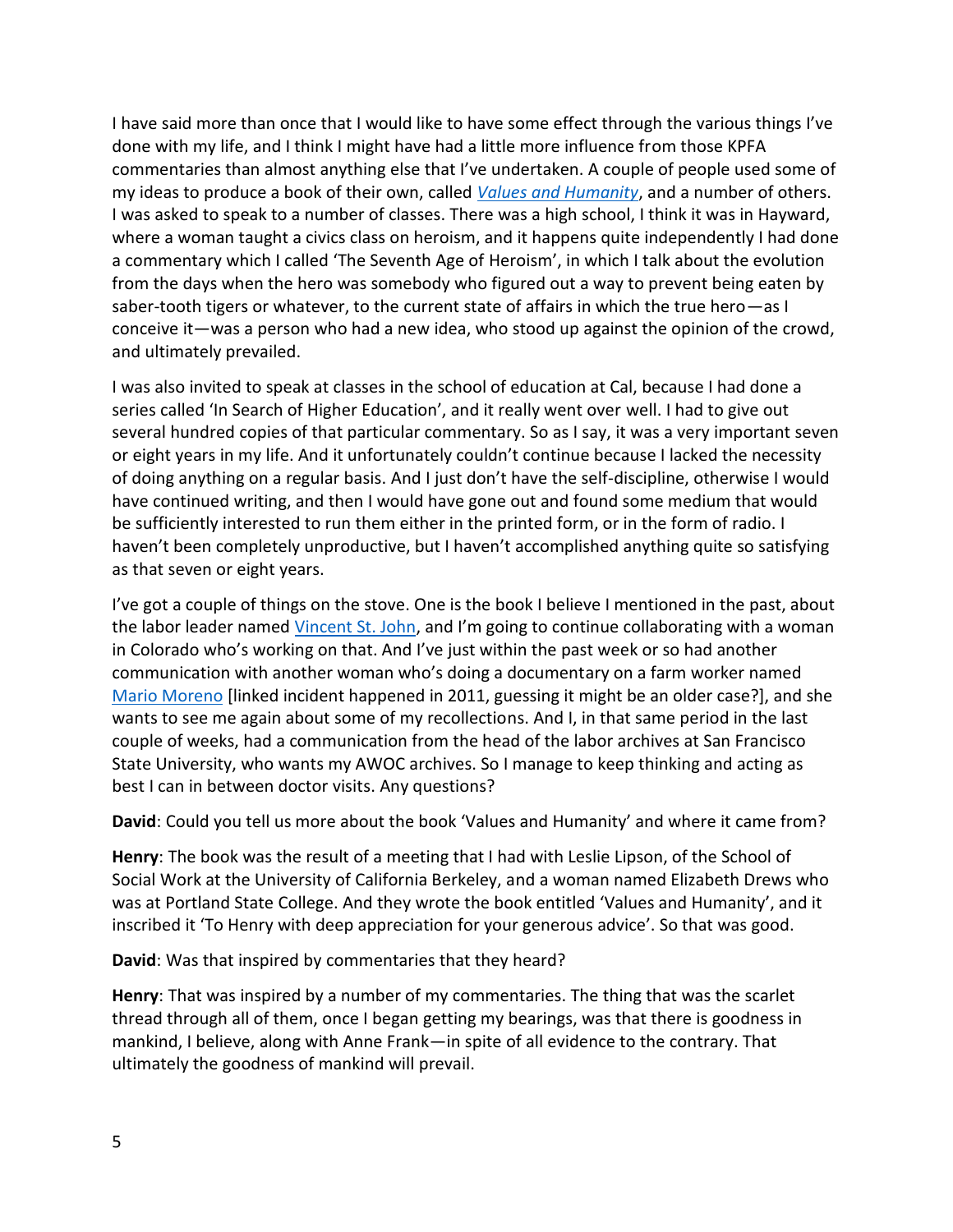**Eugene**: Well I have a comment and a few questions. The comment is that Theodore Roszak, I think it might have been a second edition of the Making of the Counter-culture, he mentioned your commentary as a criticism. The question- in your commentaries did you ever respond to questions from listeners?

**Henry**: I frequently wrote letters to those who not only requested copies of my commentaries, but asked me to clarify some point. Maybe you're wondering if I ever had them live in the studio with me.

**Eugene**: I'm asking if you responded on the air to questions you might have received, following up from an earlier point.

**Henry**: No, that never happened.

**Eugene**: You said that it helped you a lot to have the monthly deadline. What was your schedule within the month, and did you have an idea more than a month ahead of time, or less than a month? Did you ever start the night before with no idea what you were going to say the next day?

**Henry**: No, I would not be good at extemporaneous speaking, as I think I've made more than abundantly clear in this whole series. But it's very true, and you guys probably know this very well, that I am a great procrastinator, so it was not unusual that I would be caught at almost the last minute. And I would rush to the station and still be breathing heavily when they thrust the microphone in front of me. But usually I would have an idea maybe a week in advance, and I would start making notes. And there were times when I had sufficient time on my hands that I was able to make two or three complete drafts. It was always a problem with my having difficulty compressing my ideas into the fifteen-minute frame. In fact I've frequently had to extend it into a series. I did three series on population questions, for example.

I suppose I toyed with the idea of putting out the scripts to a mailing list. But I never got around to that, and maybe it wouldn't have worked. I liked the idea of there being a kind of barometer in the form of these totally voluntary communications from the listeners as to how I was doing. And I liked the idea of having them write to the station to ask for copies, so that the station would also have an idea of how I was doing. This didn't always work out, because at first I had the station announcer, after I had completed my remarks, he would say 'If you wish a copy, write to this address at the station headquarters'. But a few months went by when I didn't have any requests at all, so I figured out that the announcer was simply not making this announcement. From then on I always included that in the completion of my own remarks.

But some of the reactions I got were almost embarrassing. Someone said my commentaries were incomparable. I think she meant it in a good way. And then there was a guy who said that I was incredibly naïve in my optimism. So I took that seriously.

**Eugene**: Did you keep the letters?

**Henry**: I kept every one of them. Those are the archive boxes that you hauled up to the attic.

**David**: Presumably you got some hate mail, or violent disagreement?